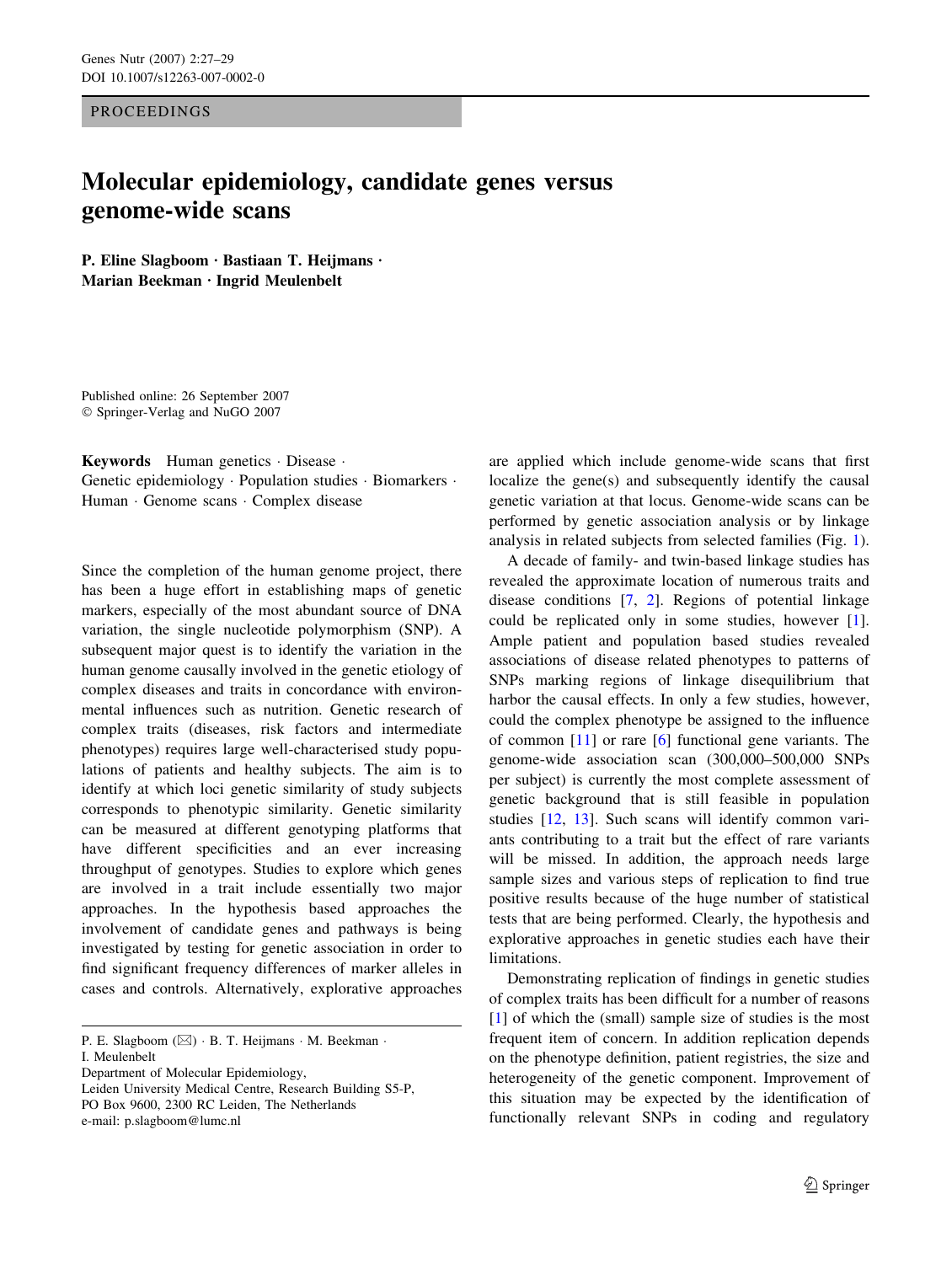<span id="page-1-0"></span>Fig. 1 Two approaches to genome-wide scans for localization and identification of complex trait loci



**QTL: HDL cholesterol to 9p (ref. 2) In general: Lack of replication (ref. 3) Too many positional candidates (>100 genes in 10 cM)** 

**Association in unrelateds 300.000 - 500.000 SNPs tagging Linkage Disequilibrium blocks. Compares frequencies in cases and controls** 

**Parkinsons disease (ref. 8)**

**Expensive Multiple testing require several rounds of replication** 

sequences, by studying larger or joint cohorts, by metaanalyses, combined linkage association studies, improved molecular phenotyping [\[10](#page-2-0)], measuring environmental conditions and improving the statistical analysis tools. The analysis of gene–gene and gene–environment interactions in sufficiently large studies of extensively genotyped subjects is vital to an understanding of a complex trait [[13\]](#page-2-0).

## Study example

In our studies we have integrated, for a number of research lines, the genetic and molecular profiling on well-phenotype hospital-based, twin and population-based cohorts. Genome-wide scans and candidate gene studies are performed simultaneously using various genotyping platforms each with their own range of optimal output. The phenotypes of subjects in these studies include clinical diagnosis, endpoints of disease, disease progression, intermediate phenotypes and advanced biomarker measurements. We will illustrate how candidate pathway and whole genome analyses can be integrated into the study designs we apply to human longevity and healthy ageing.

Although it is widely accepted that the major focus of genetic research into human health is by studying diseased subjects, extremely long-living subjects may be equally relevant. The delayed occurrence of disease and death from disease by the combined influences of genetic and lifestyle factors in long-living subjects may point at mechanisms beneficially influencing the ageing process and pathophysiology of major diseases. In the Leiden Longevity Study we have collected 430 nonagenarian siblings (93 years on average) enriched for familial influences on longevity [\[14](#page-2-0)] since their parents, siblings and children live longer than their birth cohort. In the sibling pairs we perform a genome-wide linkage scan to detect major longevity loci. To detect common variants

with smaller effects we perform a genome-wide association scan comparing nonagenarian siblings and controls: the partners of the children of the siblings (60 years on average). The first genome-wide scan for this phenotype revealed positive linkage on chromosome 4 and a candidate gene in the linkage area that associated to longevity [\[8](#page-2-0)]. In the Leiden Longevity Study, however, the linkage could not be replicated and a meta-analysis of the candidate longevity gene showed that it had been a false positive association [[4\]](#page-2-0).

Prominent phenotypes in human ageing research are disease-related parameters or the age at death of study subjects. Currently, the field is lacking biomarkers or intermediate phenotypes that can be used in genetic studies. Biomarkers would be parameters that provide inside into the biological age of subjects and their risk of dying rather than the chronological age. The design of the Leiden Longevity Study allows for the investigation of potential biomarkers of ageing and for a combined analysis of genetics and biomarkers. A whole spectrum of potential biomarkers is being investigated in the Leiden Longevity Study including cytokine profiles, NMR and mass spectrometry profiles of serum proteins and urinary metabolites, gene expression profiles, DNA methylation patterns and telomere shortening. In addition data on nutrition and lifestyle are collected. The first example of a potential biomarker of ageing is the low density lipoprotein (LDL) particle size in serum. We and others found that exceptionally old individuals have a remarkable lower number of small LDL particles [\[9](#page-2-0), [3](#page-2-0)]. Small LDL particles are considered to be atherogenic [[5\]](#page-2-0). Evidence from animal studies and trials support the importance of LDL size and also that these particles reflect metabolic rate. The beneficial lipoprotein particle profile observed in the nonagenarian siblings is already present among their middle aged children as compared to partners of the children, of which a propensity to become long-lived is expected. Studies